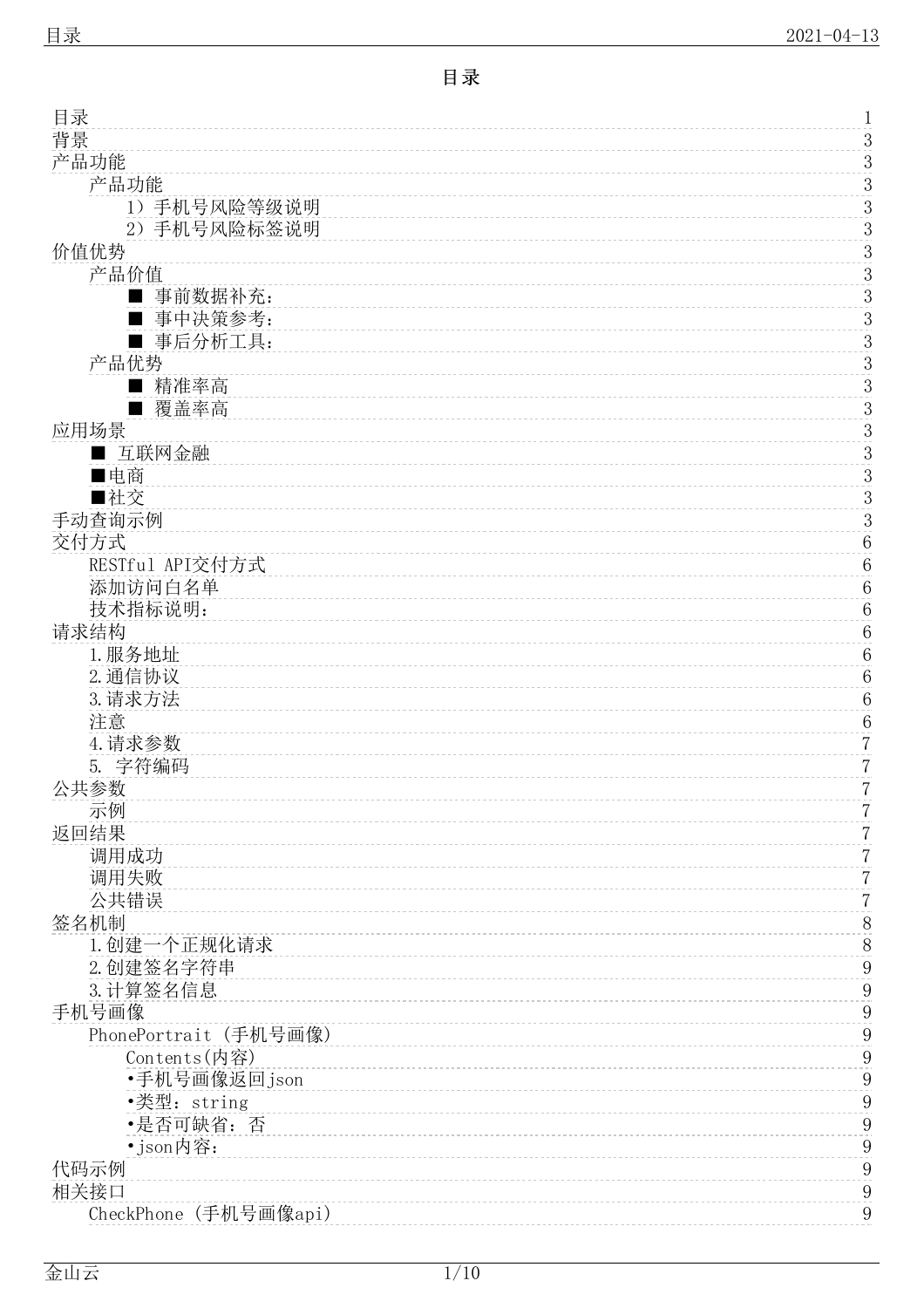| Request Paremeters (请求参数) |  |
|---------------------------|--|
| Data                      |  |
| Response Eliments (响应内容)  |  |
| Data                      |  |
| RequestId                 |  |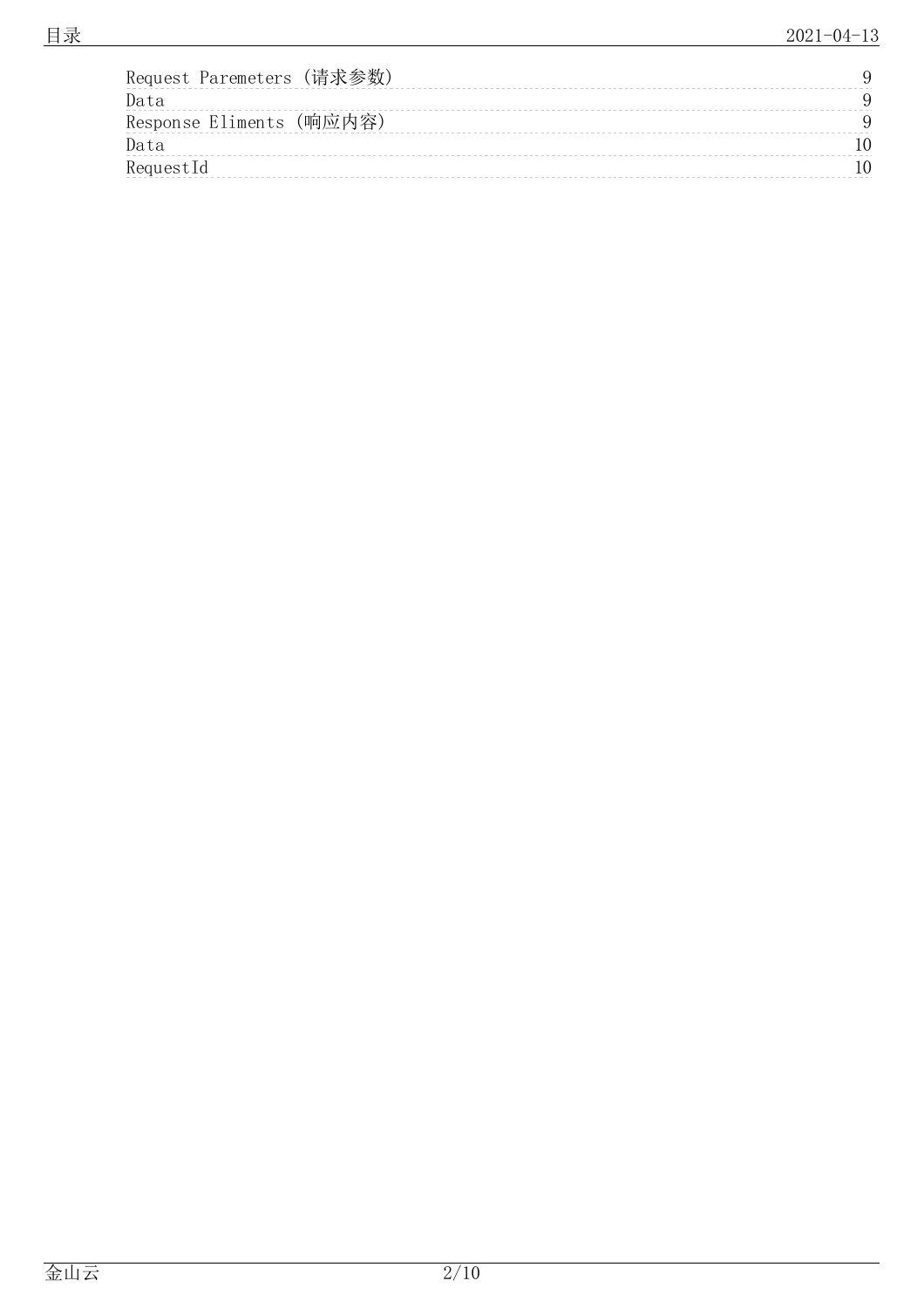## <span id="page-2-0"></span>背景

当下大部分的互联网公司都面临着业务欺诈风险,尤其是是金融、社交、电商等行业。虚假注册、流量欺诈、刷单、薅羊毛、垃圾广告等各类业务欺诈方式层出不穷,导致厂商蒙受直接的经济和口碑损<br>失。

手机号注册由于注册过程方便快捷,并且后续可以与用户及时沟通,已经成为当前最主流的账号注册方式,许多业务的账号安全体系也是依赖手机号建立的。

手机号是当前互联网业务中非常重要的身份验证要素,与此同时,也是黑产与厂商对抗的核心资源。黑产使用的手机卡(手机黑卡)从收购、销售,到使用(活动欺诈)、回收,已经发展为一条完整的<br>产业链,对厂商的业务安全造成了巨大威胁。因此,手机号维度信誉的检测和风险的识别,可以有效帮助厂商降低业务欺诈风险。

## <span id="page-2-1"></span>产品功能

手机号画像数据来源自第三方的蜜罐网络流量监测及行业数据共享,每日新增数万恶意手机号码,并同步给企业用于业务场景下的风险审计,准确度超过99%,能在用户注册的第一时间判断该号码是否存<br>在过恶意行为,具有极强的实用价值。

#### <span id="page-2-2"></span>产品功能

#### <span id="page-2-3"></span>1)手机号风险等级说明

通过进行手机卡属性查询,服务端将会返回四种风险等级标签【risk】,分别为:

#### 风险等级 分数值 みんしょう かいしょう かんこう かんこう こうしゅう こうしゅう 説明

| 高风险 9分 | 猫池、接码平台号码,标记为恶意手机号:包括薅羊毛号、恶意注册、刷卡、刷单、刷积分等,可通过风控系统反馈业务系统直接拦截    |
|--------|----------------------------------------------------------------|
| 中风险 5分 | 曾经有过恶意行为,可疑号码。可以与风控系统事前协商,提供给风控系统的该事件的一定风险分值;跟据风险系统策略的阈值来做最终判定 |
|        |                                                                |

- 低风险 2分 虚拟小号;反馈给风控系统,给出一定的风险分值,并记录历史操作,依据企业风控策略做综合判定 无风险 0分 可通过风控系统反馈业务系统放行
- <span id="page-2-4"></span>2)手机号风险标签说明

| 字段        | 名称                  | 说明                                                     |
|-----------|---------------------|--------------------------------------------------------|
| user      | 加密手机号(SHA1) 查询的手机号码 |                                                        |
|           |                     | p_name_price 最近黑产项目/价格 该黑卡最近被发现可用于手机验证的黑产项目名称以及项目对应的价格 |
| ctime     | 首次发现时间              | 该黑卡第一次被发现的时间                                           |
| uptime    | 最近活跃时间              | 该黑卡最近被发现活跃时间                                           |
| location  | 归属地                 | 该卡的归属地。(大陆精确到市, 国外卡只展示归属国家)                            |
| attribute | 卡属性                 | 识别该卡的所属运营商                                             |
| card type | 卡类型                 | 识别该卡的是普通卡还是虚拟卡拦截卡等。(拦截卡: 被黑产控制用于收发验证码的真实用户手机号          |

## <span id="page-2-5"></span>价值优势

<span id="page-2-6"></span>产品价值

<span id="page-2-7"></span>■ 事前数据补充:

购买手机号画像,对接自有风控体系,做底层数据的补充,建立更加全面的用户画像;

<span id="page-2-8"></span>■ 事中决策参考:

当业务遭受到黑产攻击时,可在风控系统中,针对手机号做实时的风险识别和阻断;

#### <span id="page-2-9"></span>■ 事后分析工具:

可对无法确认风险的行为,从手机号维度补充风险依据,提高事后审计效率和准确率。

#### <span id="page-2-10"></span>产品优势

<span id="page-2-11"></span>■ 精准率高

数据来源自第三方的全球蜜罐网络恶意流量监测及行业数据共享,准确度高过99%。

<span id="page-2-12"></span>■ 覆盖率高

每日新增数万恶意手机号码及时性高。

## <span id="page-2-13"></span>应用场景

### <span id="page-2-14"></span>■ 互联网金融

互联网金融是离钱最近的行业,多样的充值活动也成了羊毛党最喜欢聚集的行业。一个没有风控的充值活动,极有可能给产品造成损失。通过对羊毛党的手机卡进行识别,直接将羊毛党的行为拒之门 外。

#### <span id="page-2-15"></span>■电商

目前电商领域的欺诈风险主要集中在恶意刷单、垃圾注册、活动欺诈,通过接入手机号信誉库能有效识别这些虚假操作的手机号,直接降低平台因网络欺诈造成的资金损失及形象受损。

<span id="page-2-16"></span>■社交

社交领域的欺诈风险主要集中在垃圾注册、活动欺诈、垃圾广告。这些欺诈行为都是通过黑卡进行注册,养号,然后再操作的。通过接入手机号信誉库,可以提高手机黑卡识别率,从而提高欺诈风险的 拦截率。

## <span id="page-2-17"></span>手动查询示例

手动查询黑产手机号码:16573967191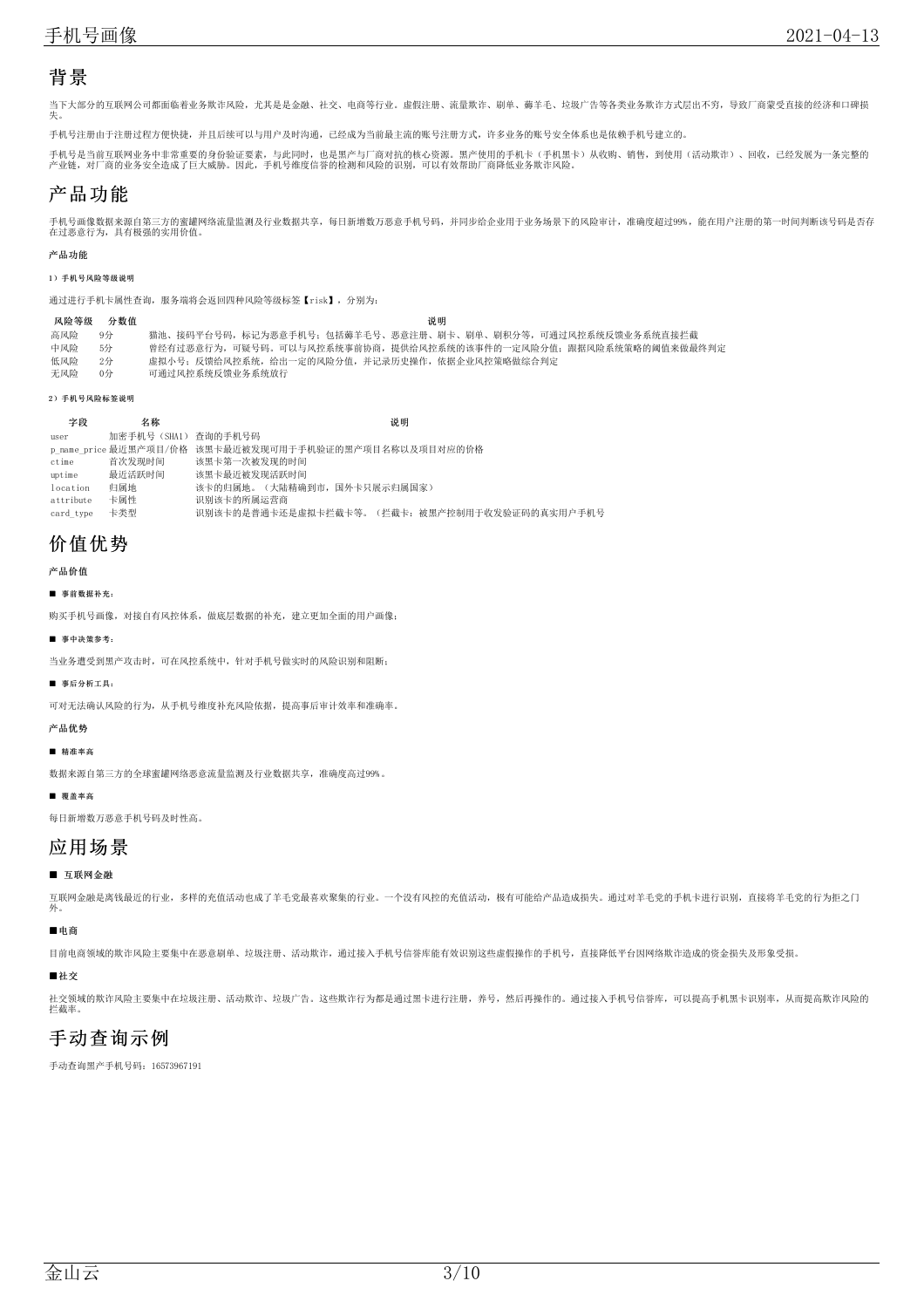| 16573967191  | 查询        |                     |
|--------------|-----------|---------------------|
| 参数           | 参数名称      | 参数类型                |
| phone_number | 加密手机号     | 16573967191         |
| ctime        | 首次发现时间    | 2019-12-27 21:54:53 |
| uptime       | 最近活跃时间    | 2020-05-04 13:57:01 |
| risk         | 风险等级      | 9(2)                |
| location     | 归属地       | 山东 临沂 分享通信          |
| attribute    | 卡属性       | 1(2)                |
| p_name_price | 黑卡历史项目/价格 | 嘀嗒出行/0.1150         |
| card_type    | 卡类型       | $0$ $\circled{2}$   |

请注意: risk:风险分数, 范围9/5/2/0, 得分越高被黑产持有的概率也就越高。 uptime、attribute、p\_name\_price字段仅在风险等级risk:9、5、2状态时有效

#### risk值展示:

| 手机号风险情报<br>IP风险情报 |           |                                       |  |  |
|-------------------|-----------|---------------------------------------|--|--|
| 16573967191       | 查询        |                                       |  |  |
| 参数                | 参数名称      | <b>会数米刑</b>                           |  |  |
| phone_number      | 加密手机号     | 9: 【高风险】黑卡:猫池号码<br>5: 【中风险】黑产曾经使用过的号码 |  |  |
| ctime             | 首次发现时间    | 2: 【低风险】虚拟小号                          |  |  |
| uptime            | 最近活跃时间    | 0: [无风险] 正常号码                         |  |  |
| risk              | 风险等级      | 9(2)                                  |  |  |
| location          | 归属地       | 山东 临沂 分享通信                            |  |  |
| attribute         | 卡属性       | 1(2)                                  |  |  |
| p_name_price      | 黑卡历史项目/价格 | 嘀嗒出行/0.1150<br>۵                      |  |  |
| card_type         | 卡类型       | 0(2)                                  |  |  |

### 请注意: risk:风险分数, 范围9/5/2/0, 得分越高被黑产持有的概率也就越高。

uptime、attribute、p\_name\_price字段仅在风险等级risk:9、5、2状态时有效

#### 卡属性展示:

| 手机号风险情报<br>IP风险情报 |           |                                                  |  |  |
|-------------------|-----------|--------------------------------------------------|--|--|
| 16573967191       | 查询        |                                                  |  |  |
| 参数                | 参数名称      | 参数类型                                             |  |  |
| phone_number      | 加密手机号     | 16573967191                                      |  |  |
| ctime             | 首次发现时间    | 2019-12-27 21:54:53                              |  |  |
| uptime            | 最近活跃时间    | 1: 虚拟运营商号码                                       |  |  |
| risk              | 风险等级      | 0: 基础运营商 (移动、联通和电信)号码<br>-1: 阿里小号或国外号码 (包括Google |  |  |
| location          | 归属地       | Voice等VoIP号码)                                    |  |  |
| attribute         | 卡属性       | 1(2)                                             |  |  |
| p_name_price      | 黑卡历史项目/价格 | 嘀嗒出行/0.1150<br>۵                                 |  |  |
| card_type         | 卡类型       | 0(2)                                             |  |  |

请注意: risk:风险分数, 范围9/5/2/0, 得分越高被黑产持有的概率也就越高。

uptime、attribute、p\_name\_price字段仅在风险等级risk:9、5、2状态时有效

卡类型展示: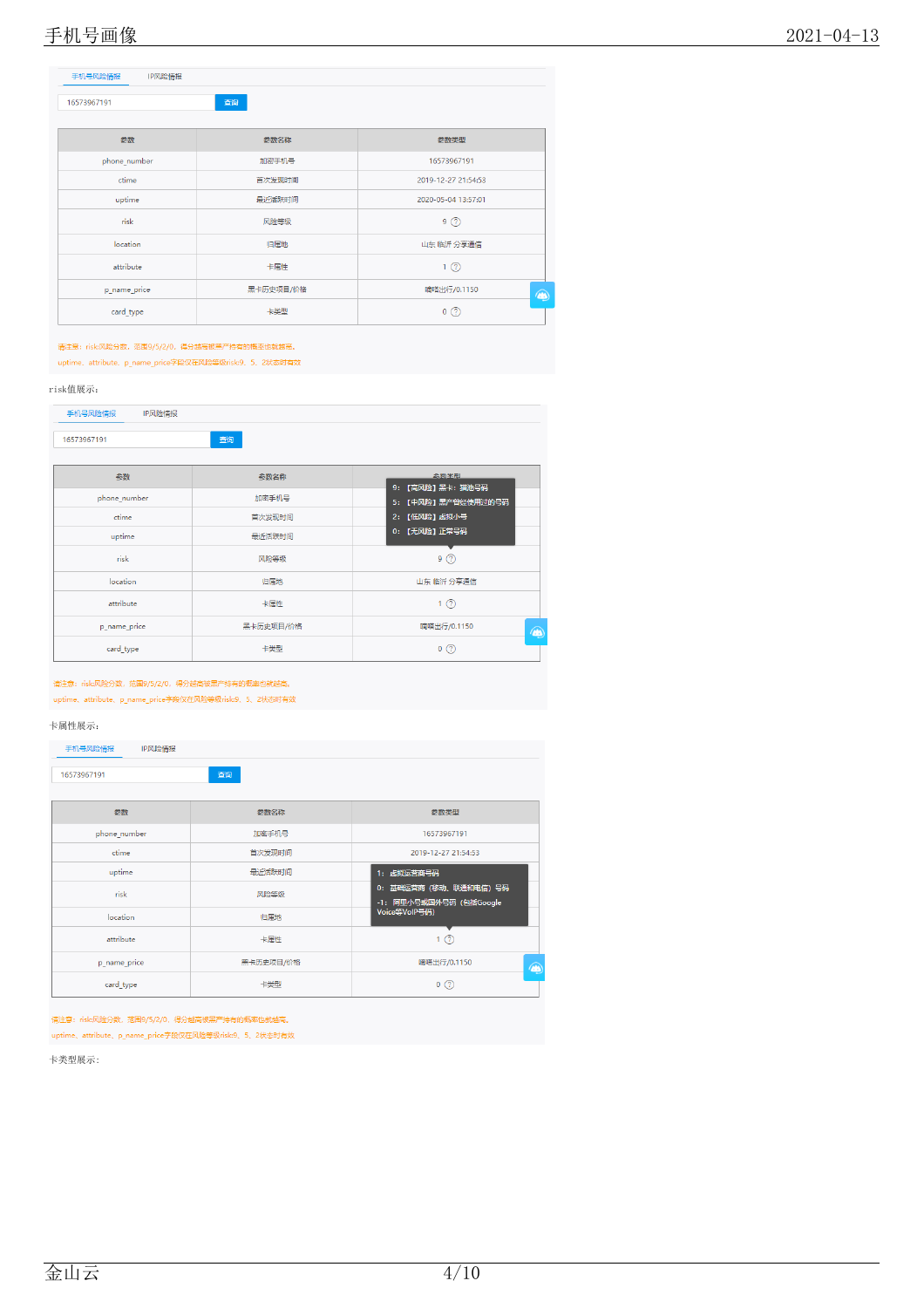| 16558606371  | 查询        |                             |
|--------------|-----------|-----------------------------|
| 参数           | 参数名称      | 参数类型                        |
| phone_number | 加密手机号     | 16558606371                 |
| ctime        | 首次发现时间    | 2020-02-02 18:48:26         |
| uptime       | 最近活跃时间    | 2020-06-13 19:17:35         |
| risk         | 风险等级      | $9$ $\circled{2}$           |
| location     | 归属地       | 3: 拦截卡                      |
| attribute    | 卡属性       | 2: VoIP网络电话<br>1: 虚拟小号      |
| p_name_price | 黑卡历史项目/价格 | 0: 普通卡<br>YY语<br><b>Ine</b> |
| card_type    | 卡类型       | $0$ $\circled{2}$           |

请注意: risk:风险分数, 范围9/5/2/0, 得分越高被黑产持有的概率也就越高。 uptime、attribute、p\_name\_price字段仅在风险等级risk:9、5、2状态时有效

#### 手动查询黑产号码:17001700591

| 手机号风险情报<br>IP风险情报 |           |                     |  |  |  |
|-------------------|-----------|---------------------|--|--|--|
| 17001700591       | 查询        |                     |  |  |  |
|                   |           |                     |  |  |  |
| 参数                | 参数名称      | 参数类型                |  |  |  |
| phone_number      | 加密手机号     | 17001700591         |  |  |  |
| ctime             | 首次发现时间    | 2018-12-13 23:00:52 |  |  |  |
| uptime            | 最近活跃时间    | 2019-05-16 14:20:04 |  |  |  |
| risk              | 风险等级      | 5(2)                |  |  |  |
| location          | 归属地       | 上海 上海 苏宁互联          |  |  |  |
| attribute         | 卡属性       | 1(2)                |  |  |  |
| p_name_price      | 黑卡历史项目/价格 | 探探注册 绑定/0.1<br>۵    |  |  |  |
| card_type         | 卡类型       | 0(2)                |  |  |  |

#### 请注意: risk:风险分数, 范围9/5/2/0, 得分越高被黑产持有的概率也就越高。 uptime、attribute、p\_name\_price字段仅在风险等级risk:9、5、2状态时有效

### 手动查询黑产号码:16558606371

| 手机号风险情报<br>IP风险情报 |           |                       |  |  |
|-------------------|-----------|-----------------------|--|--|
| 查询<br>16558606371 |           |                       |  |  |
| 参数                | 参数名称      | 参数类型                  |  |  |
| phone_number      | 加密手机号     | 16558606371           |  |  |
| ctime             | 首次发现时间    | 2020-02-02 18:48:26   |  |  |
| uptime            | 最近活跃时间    | 2020-06-13 19:17:35   |  |  |
| risk              | 风险等级      | 9(2)                  |  |  |
| location          | 归属地       | 浙江 台州 巴士在线            |  |  |
| attribute         | 卡属性       | 1(2)                  |  |  |
| p_name_price      | 黑卡历史项目/价格 | YY语音【天循环业务】/None<br>۵ |  |  |
| card_type         | 卡类型       | 0(2)                  |  |  |

请注意: risk:风险分数, 范围9/5/2/0, 得分越高被黑产持有的概率也就越高。

uptime、attribute、p\_name\_price字段仅在风险等级risk:9、5、2状态时有效

统计展示: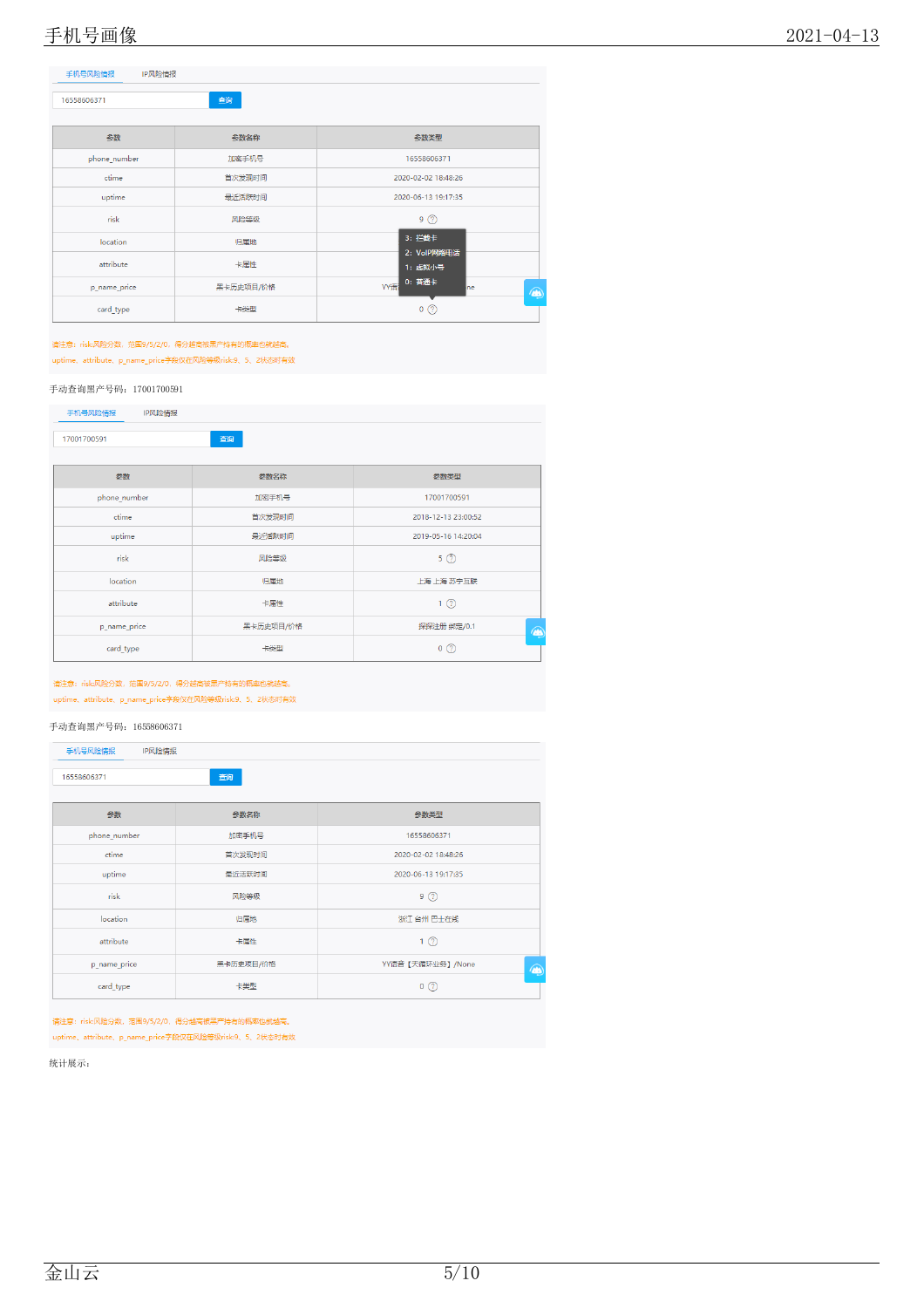

# <span id="page-5-0"></span>交付方式

#### <span id="page-5-1"></span>RESTful API交付方式

客户可通过的RESTful API方式对接交付,通过线上API查询手机号,就能立刻返回手机号的风险信息。之后厂商只需要根据自己的规则,进行相关的逻辑判断即可。<br>每个注册客户会分配一个或多个accesskey key ID (即AK秘钥),需要通过AK秘钥验证方可对接云端API。查询方式详见下图:

|                  | ◎ 金山三<br>控制台首页  |          |                                                                         |    | English | 备案<br>消息            | 文档中心 | 工单 ∨ 费用 ∨ |      | net@kingsoft.com $\land$ |
|------------------|-----------------|----------|-------------------------------------------------------------------------|----|---------|---------------------|------|-----------|------|--------------------------|
| ≡                | <b>[1] 访问控制</b> |          | AK密钥管理                                                                  |    |         |                     |      |           |      | 账号及安全                    |
| ଈ                | 概览<br>$\bullet$ |          | AK密钥<br>对象存储密钥                                                          |    |         |                     |      |           |      | 实名认证<br>访问控制             |
| $\bullet$        | • 人员管理          | $\land$  | 1 Access Key及密钥是您访问金山云API的凭证,具有该账户的全部的权限,请您妥善保管。并养成定时更换密钥的习惯,及时删除以前的密钥。 |    |         |                     |      |           |      | 账号组                      |
| ☎                | 子用户             |          |                                                                         |    |         |                     |      |           |      | accesskeys               |
| $\bullet$        | 用户组             |          | 1 2/2,最多可创建 2 个密钥<br>新建密钥                                               |    |         |                     |      |           | 退出登录 |                          |
| $\bullet$        | 权限管理<br>۰       | $\wedge$ | <b>ACCESS KEY ID</b>                                                    | 状态 | 创建时间    |                     |      | 操作        |      |                          |
| $\bullet$        | 授权              |          |                                                                         | 可用 |         | 2016-09-27 14:43:27 |      | 禁用        |      |                          |
| $\mathbf \Theta$ | 策略              | ∊<br>-   |                                                                         | 可用 |         | 2016-11-23 14:41:32 |      | 禁用        |      |                          |

#### <span id="page-5-2"></span>添加访问白名单

手机号画像服务对查询请求实行IP白名单机制,只有白名单中IP地址才会被允许访问金山云云端黑产库。用户可以在业务风险情报BRI控制台访问控制页面添加自己的服务器IP地址白名单,如下图:

|           | ◎ 金山云 控制台首页 测试环境 |                                   | 消息<br>English<br>备案 | 1721<br>文档中心 工单 ><br>费用 ∨ |
|-----------|------------------|-----------------------------------|---------------------|---------------------------|
| 洼         | <b>@ 业务风险情报</b>  | 云安全 > 业务风险情报 > 访问控制               |                     |                           |
| $\bullet$ | • 总览             | 注: 添加IP到白名单, 可对接金山云数据平台<br>□ 添加IP |                     |                           |
| $\bullet$ | • 手机号画像          | IP白名单                             | 删除                  |                           |
| $\bullet$ | • IP画像           | <b>Contract Contract</b>          | ŵ                   |                           |
| $\bullet$ | • 使用详情           |                                   |                     |                           |
| $\bullet$ | • 访问控制           |                                   |                     |                           |
| $\bullet$ |                  |                                   |                     |                           |
| $\Theta$  | 굔                |                                   |                     |                           |
| $\bullet$ |                  |                                   |                     |                           |

#### <span id="page-5-3"></span>技术指标说明:

默认QPS: 1000<br>延时情况: 300ms以内

### <span id="page-5-4"></span>请求结构

客户调用金山云业务风险情报服务(BRI)的openAPI接口是通过向指定服务地址发送请求,并按照openAPI文档说明在请求中添加相应的公共参数和接口参数来完成的。业务风险情报(BRI)openAPI的请求结<br>构组成如下:

### <span id="page-5-5"></span>1.服务地址

<http://bri.api.ksyun.com>

### <span id="page-5-6"></span>2.通信协议

支持通过 HTTP 或 HTTPS 两种方式进行请求通信,推荐使用安全性更高的 HTTPS方式发送请求。

#### <span id="page-5-7"></span>3.请求方法

业务风险情报(BRI)的openAPI同时支持GET和POST请求, 推荐使用GET请求方式。

#### <span id="page-5-8"></span>注意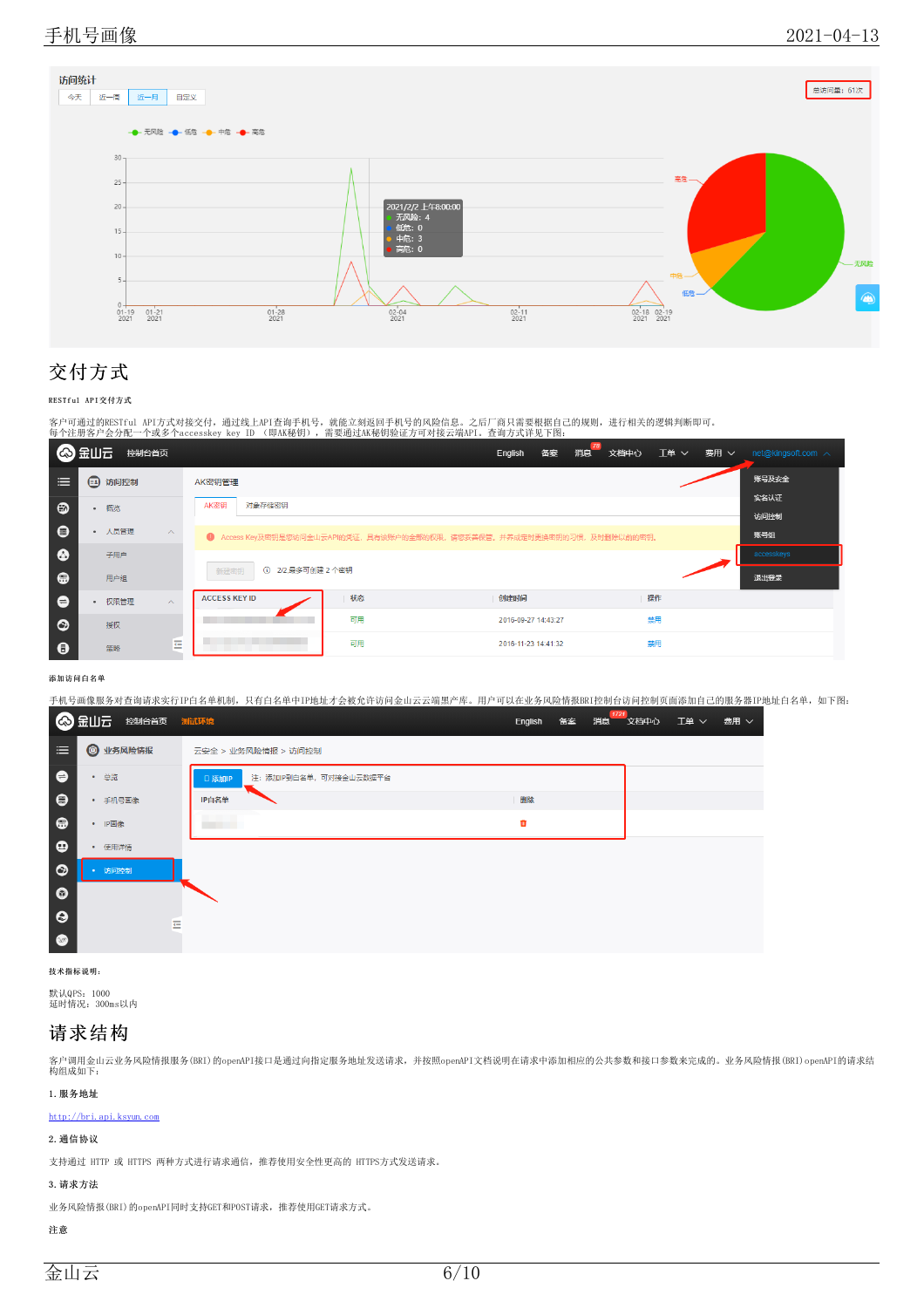•不能混合使用两种请求方式。如果使用 GET 方式,参数均从 querystring 取得,如果使用 POST 方式,参数均从 请求Body中取得;<br>•如果请求方式是GET,需要对所有请求参数做URL编码;如果请求方式是POST,需要使用x-www-form-urlencoded方式进行编码。

#### <span id="page-6-0"></span>4.请求参数

金山云openAPI请求包含两类参数: 公共请求参数和接口请求参数。其中,公共请求参数是每个接口都要用到的请求参数,具体可参见公共参数小节;接口请求参数是各个接口所特有的,具体见各个接口<br>的"请求参数"描述。

### <span id="page-6-1"></span>5. 字符编码

请求及返回结果都使用utf-8进行编码。

## <span id="page-6-2"></span>公共参数

参数说明 公共请求参数是每个业务风险情报(BRI)都需要使用到的请求参数。

| 名称                          | 类型      | 是否必须参数                                | 长度限制(<br>字符) | 参数格式                                                           | 描述                                                                                                    |
|-----------------------------|---------|---------------------------------------|--------------|----------------------------------------------------------------|-------------------------------------------------------------------------------------------------------|
| Action                      | String  | 是                                     | 不确定          | $[a-zA-Z]+$                                                    | 操作接口名, 与调用的具体openAPI相关                                                                                |
| Version                     | String  | 是                                     | 10字符         | YYYY-MM-DD                                                     | 接口版本号, 版本号不同接口支持的参数和返回值可能不同, 业务风险情报当<br>前只支持一个版本, 即2019-12-18                                         |
| X-Amz-Algorit String<br>hm  |         | 是                                     | 16字符         | AWS4-HMAC-SHA256                                               | 签名算法,目前只支持一种,即HMAC-SHA256                                                                             |
| X-Amz-Credent String<br>ial |         | 是                                     | 不确定          | st                                                             | AccessKeyId/YYYYMMDD/region/service/AWS4 reque 信任状信息,包括访问密钥ID,日期,region名称和服务名称以及结尾字符串A<br>WS4 request |
| X-Amz-Date                  | String  | 否 (用于覆盖信任状或者date hea 16字符<br>der中的日期) |              | ISO 8601 基本格式 YYYYMMDD'T'HHMMSS'Z', 如 签名日期<br>20160304T120000Z |                                                                                                       |
| X-Amz-Signatu String<br>re  |         | 是                                     | 64字符         | 16讲制编码表示                                                       | 请求签名值                                                                                                 |
| X-Amz-SignedH<br>eaders     | String  | 是                                     | 不确定          | $[a-zA-Z0-9-1]+$                                               | 需要在签名计算中包含的请求header                                                                                   |
| DrvRun                      | Boolean | 否                                     | 最长5字符        | $true(1)$ or $false(0)$                                        | 检查当前调用者是否有权限执行相关操作,而不是真的调用执行相关操作                                                                      |

#### <span id="page-6-3"></span>示例

https://bri.api.ksyun.com/?<br>Action=CheckPhone&Version=2019-12-18<br>&X-Amz-Algorithme=NW34-HMAC-SHA256<br>&X-Amz-Algorithm=AW3X4-HMAC-SHA256<br>&X-Amz-Date=20160914T114902Z<br>&X-Amz-SignedHeaders=host<br>&X-Amz-SignedHeaders=host<br>&X-Am

## <span id="page-6-4"></span>返回结果

调用金山云的openAPI服务,调用成功,返回的HTTP状态码(Status)为200;调用失败,返回4xx 或5xx的HTTP状态码(Status)。

金山云的业务风险情报(BRI)服务的调用返回的数据格式支持xml和json两种,默认返回xml格式,可通过设置HTTP Header Accept=application/json来改变返回数据格式。

### <span id="page-6-5"></span>调用成功

xml格式示例

<?xml version="1.0" encoding="UTF-8"?> <response>

<RequestId>0717e32b-e5b9-9c05-08c1-55b795ea2bed</RequestId></ResponseMetadata><br></ResponseMetadata><br><!--返回结果数据--><br></response>

#### json格式示例

{ "RequestId": "4C467B38-3910-447D-87BC-AC049166F216" /\*返回结果数据\*/

### <span id="page-6-6"></span>调用失败

调用接口失败,不会返回结果数据;HTTP请求返回一个4xx或5xx的HTTP状态码,返回的HTTP消息体中包含具体的错误代码(code)及错误信息(message);与调用成功一样还包含请求ID(RequestId),在调<br>用方找不到错误原因时,可以联系金山云客服,并提供RequestId,以便我们尽快帮您解决问题。

#### xml格式示例

<?xml version="1.0" encoding="UTF-8"?> <response><br><Code>PermissionDenied</Code><br><Code>PermissionDenied</InnerCode><br><InnerCode>permission\_denied</InnerCode><br><Message>权限不足</Message><br></Error> <RequestId>fd229f7c-e65f-1402-1d85-8cdff25c8b59</RequestId> </response>

### json格式示例

{<br>"Error": {<br>"Code": "PermissionDenied",<br>"Message": "权限不足"<br>"Message": "权限不足" }, "RequestId": "0717e32b-e5b9-9c05-08c1-55b795ea2bed" }

### <span id="page-6-7"></span>公共错误

| 错误代码(Code)错误消息(Message)                                                           |     | HTTP 状态 中文描述(语义)<br>码    |
|-----------------------------------------------------------------------------------|-----|--------------------------|
| MissingAuthentic Request is missing 'Host' header.<br>ationToken                  | 403 | 请求header中缺少Host          |
| MissingAuthentic Request is missing Authentication Token.<br>ationToken           | 403 | 请求header中缺少认证token       |
| MissingAuthentic %s not in Http Header.<br>ationToken                             | 403 | %s不在Http header中         |
| SignatureDoesNo<br>Host' must be a 'SignedHeader' in the Authorization.<br>tMatch | 403 | 请求的SignedHeader中必须包含Host |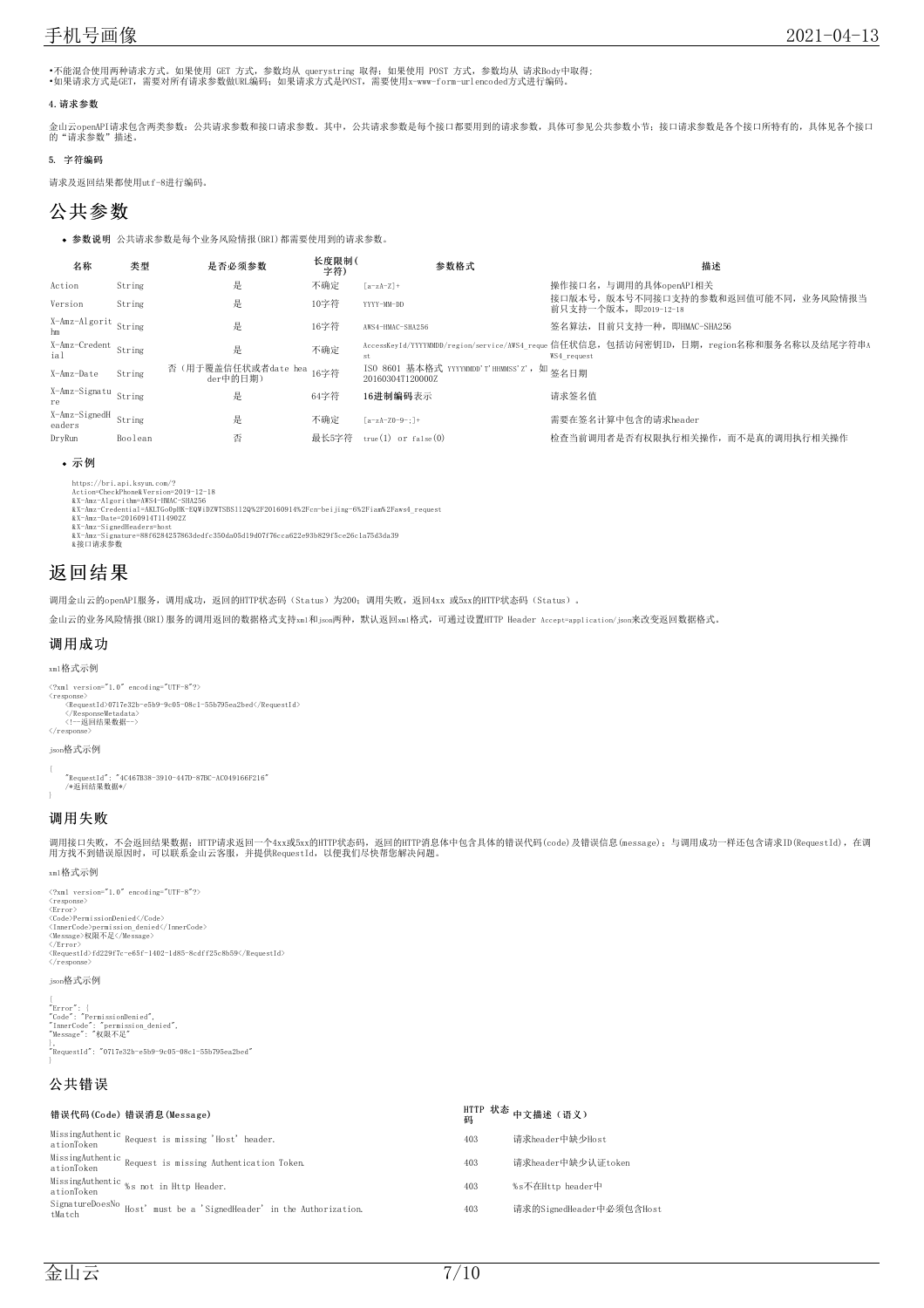## 手机号画像 2021-04-13

| tMatch                              | SignatureDoesNo Credential should be scoped with a valid terminator: 'aws4_request', not $_{403}$<br>: %s.                               |     | 请求Authorization header中的"Credential"末尾必须是"aws4 request"                                            |
|-------------------------------------|------------------------------------------------------------------------------------------------------------------------------------------|-----|----------------------------------------------------------------------------------------------------|
| tMatch                              | SignatureDoesNo Credential should be scoped to a valid region, not:%s.                                                                   | 403 | 请求Authorization header中的"Credential"中的Region信息无效                                                   |
| SignatureDoesNo<br>tMatch           | Credential should be scoped to correct service: %s.                                                                                      | 403 | 请求Authorization header中的"Credential"中的Service信息无效                                                  |
| tMatch                              | SignatureDoesNo The request signature we calculated does not match the signature you pro $_{403}$<br>vided.                              |     | 请求中提供的签名与实际计算结果不匹配                                                                                 |
| tMatch                              | $\begin{array}{lcl} \text{Signal} \text{tureDoes} \text{No} & \text{Signal} \text{ture} \text{ expired:} \text{\%s}. \end{array}$        | 403 | 签名已过期                                                                                              |
| tMatch                              | SignatureDoesNo Date in Credential scope does not match YYYYMMDD from ISO-8601 version<br>of date from HTTP.                             | 403 | 请求Authorization header中的"Credential"中的Date应该是IS08601基本格式,形如<br>" YYYYMMDD "                        |
| kenId                               | InvalidClientTo The security token included in the request is invalid.                                                                   | 403 | 请求中提供的AccessKeyId无效                                                                                |
| AccessDenied                        | User: %s is not authorized to perform: %s.                                                                                               | 403 | 用户%s无权限操作该资源: %s                                                                                   |
| ture                                | IncompleteSigna Date must be in ISO-8601 'basic format'. Got '%s'. See http://en.wikipe<br>$dia.org/wiki/ISO$ 8601.                      | 400 | Date必须符合ISO 8601基本格式,参考: http://en.wikipedia.org/wiki/ISO 8601                                     |
| ture                                | IncompleteSigna KSC query-string parameters must include %s. Re-examine the query-string 400<br>parameters.                              |     | 查询条件中缺少签署信息,查询条件中必须包含"X-Amz-Algorithm"、"X-Amz-Creden<br>tial"、"X-Amz-SignedHeaders"、"X-Amz-Date"信息 |
| IncompleteSigna<br>ture             | Unsupported ksc 'algorithm': %s.                                                                                                         | 400 | 只支持如下签名算法: AWS4-HMAC-SHA256                                                                        |
| ture                                | IncompleteSigna Authorization header requires 'Credential' parameter. Authorization=%s.                                                  | 400 | 请求Authorization header中需要包含"Credential"参数                                                          |
| ture                                | IncompleteSigna Credential must have exactly 5 slash-delimited elements, e.g. accesskey<br>id/date/region/service/aws4 request, got: %s. | 400 | 请求Authorization header中中"Credential"至少包含5项以斜杠分隔的元素,如: ke<br>yid/date/region/service/aws4 request   |
| IncompleteSigna<br>ture             | Authorization header format error.                                                                                                       | 400 | 请求Authorization header的格式错误                                                                        |
| ture                                | IncompleteSigna Authorization header requires existence of either a 'X-Amz-Date' or a 'D<br>ate' header, Authorization=%s                | 400 | 请求中缺少"X-Amz-Date"或者"Date" header信息                                                                 |
| ture                                | IncompleteSigna Authorization header requires 'Signature' parameter. Authorization=%s                                                    | 400 | 请求Authorization header中缺少"Signature"信息                                                             |
| ture                                | IncompleteSigna Authorization header requires 'SignedHeaders' parameter. Authorization=%<br>$\mathbf{s}$                                 | 400 | 请求Authorization header中缺少"SignedHeaders"信息                                                         |
| ServiceUnavaila Exception %s<br>ble |                                                                                                                                          | 500 | 服务暂不可用                                                                                             |
| ble                                 | ServiceUnavaila Auth Service is unavailable because of an unknown error, exception or fa 500<br>ilure                                    |     | 验签或授权服务暂不可用                                                                                        |
| ble                                 | ServiceUnavaila Request was rejected because it referenced an 'InnerApi' that does not h 404<br>ave an internal service                  |     | 请求被拒绝, 因其引用的InnerAPI无内部服务。                                                                         |
| ble                                 | ServiceUnavaila OpenAPI or Service is unavailable because of an unknown error, exception 500<br>or failure.                              |     | openAPI或服务暂不可用。                                                                                    |
|                                     | DryRunOperation Request would have succeeded, but DryRun flag is set                                                                     | 412 | 请求本可成功,但由于设置DryRun标记未成功                                                                            |
| NoSuchEntity                        | Request was rejected because it referenced an 'InnerApi' that does not e<br>xist.                                                        | 404 | 请求被拒绝,因其引用的InnerAPI不存在                                                                             |
| LimitExceeded                       | Request was rejected because the request speed of this openAPI is beyond<br>the current flow control limit.                              | 409 | 请求被拒绝, 因该openAPI接口访问速度已达到流控上限                                                                      |
| rValue                              | InvalidParamete An invalid or out-of-range value was supplied for the input parameter %                                                  | 400 | 输入参数%s的值无效、不合法或者超出范围                                                                               |
| InvalidMethod                       | The method %s for is not valid for this web service.                                                                                     | 400 | Method %s对当前web服务无效                                                                                |
|                                     | $\text{MissingParameter } \texttt{An value must be supplied for the input parameter } \texttt{\%s}.$                                     | 400 | 输入参数 %s的值不能为空                                                                                      |
| ameter                              | InvalidQueryPar The query parameter %s is malformed or does not adhere to KSC standard                                                   | 400 | 查询参数 %s格式不对、不存在或者不符合金山云标准                                                                          |
|                                     | ServiceTimeout Internal Service is unavailable because of time out.                                                                      | 500 | 内部服务由于超时暂不可用                                                                                       |

## <span id="page-7-0"></span>签名机制

身份与访问管理的openAPI调用采用AWS签名算法版本4,具体可以参考AWS文档,支持GET和POST两种HTTP方法,GET方法所有请求参数包括signature放置在url中,POST方法则将Signature以名为 authorization header的形式放置在header中,其主要区别在于GET方式处理的请求url长度不能过长。 签名计算的主要流程如下:

#### <span id="page-7-1"></span>1.创建一个正规化请求

在签名前,首先将请求进行正规化格式化,目的是让签名计算过程无二意,其主要过程伪代码如下:

 $\label{eq:1} \text{C} \text{anonicalRequest} = \text{HTTPRequestWeb} + \text{'\texttt{n'} + \texttt{C} \text{anonicalURLI + '}\texttt{n'} + \texttt{C} \text{anonicalQueryString + '}\texttt{n'} + \texttt{C} \text{anonicalHeaders + '}\texttt{n'} + \texttt{SignedHeaders + '}\texttt{n'} + \texttt{H} \texttt{x}\\ \texttt{D} \texttt{C} \texttt{D} \texttt{C} \texttt{D} \texttt{D} \texttt{D} \texttt{A} \texttt{D} \texttt{D} \texttt{A} \texttt{D} \texttt{D} \texttt{A} \texttt{D} \text$ 

Hash指代计算哈希的算法, 目前使用SHA-256, HexEncode是对哈希值进行用16进制编码(使用小写字母)。

#### 具体步骤如下

1.抽取HTTP请求方法(如GET、PUT、POST)结尾附加"换行符"

2. URI绝对路径进行URI编码得到正规化URI, 如果绝对路径为空, 那么使用前斜线"/", 结尾附加"换行符"

3.构建正规化Querystring,结尾附加"换行符"

URI编码每一个querystring参数名称和参数值(注: GET方式需要包含哈希算法、信任状、签名日期和签名header等全部参数)<br>按照ASCII字节顺序对参数名称严格排序<br>将排序好的参数名称和参数值用=连接,按照排序结果将"参数对"用&连接

4. 构建正规化headers, 结尾附加"换行符", 伪代码如下:

CanonicalHeaders = CanonicalHeadersEntry0 + CanonicalHeadersEntry1 + ... + CanonicalHeadersEntryN

#### 其中:

CanonicalHeadersEntry = Lowercase(HeaderName) + ':' + Trimall(HeaderValue) + '\n'

lowercase表示将header名字转为小写字母,trimall表示去掉header值前和值后的白空格,并将header值里面的连续白空格变成单空格,但是不去掉双引号中间的任何空格,且最后的正规化headers是 按照header名称排序后的结果

5.添加签名headers,结尾附加"换行符"。签名header是包含在正规化headers中名称列表,其目的是指明哪些header参与签名计算,从而忽略请求被proxy添加的额外header,其中host、x-amz-date o. https://www.pincater.st.com/pincater.com/pincater.com/pincater.com/pincater.com/<br>两个header如果存在则必须添加进来, 伪代码如下

SignedHeaders = Lowercase(HeaderName0) + ';' + Lowercase(HeaderName1) + ";" + ... + Lowercase(HeaderNameN)

#### 然后处理请求body,如下

6. 对请求body使用哈希算法(SHA256)计算哈希值,并将二进制哈希值结果用16进制编码表示出来(且不使用大写字符),伪代码

HashedPayload = Lowercase(HexEncode(Hash(requestPayload)))

此时,

将上述i-vi步骤的结果连接成一个字符串,即为正规化请求(Canonical Request)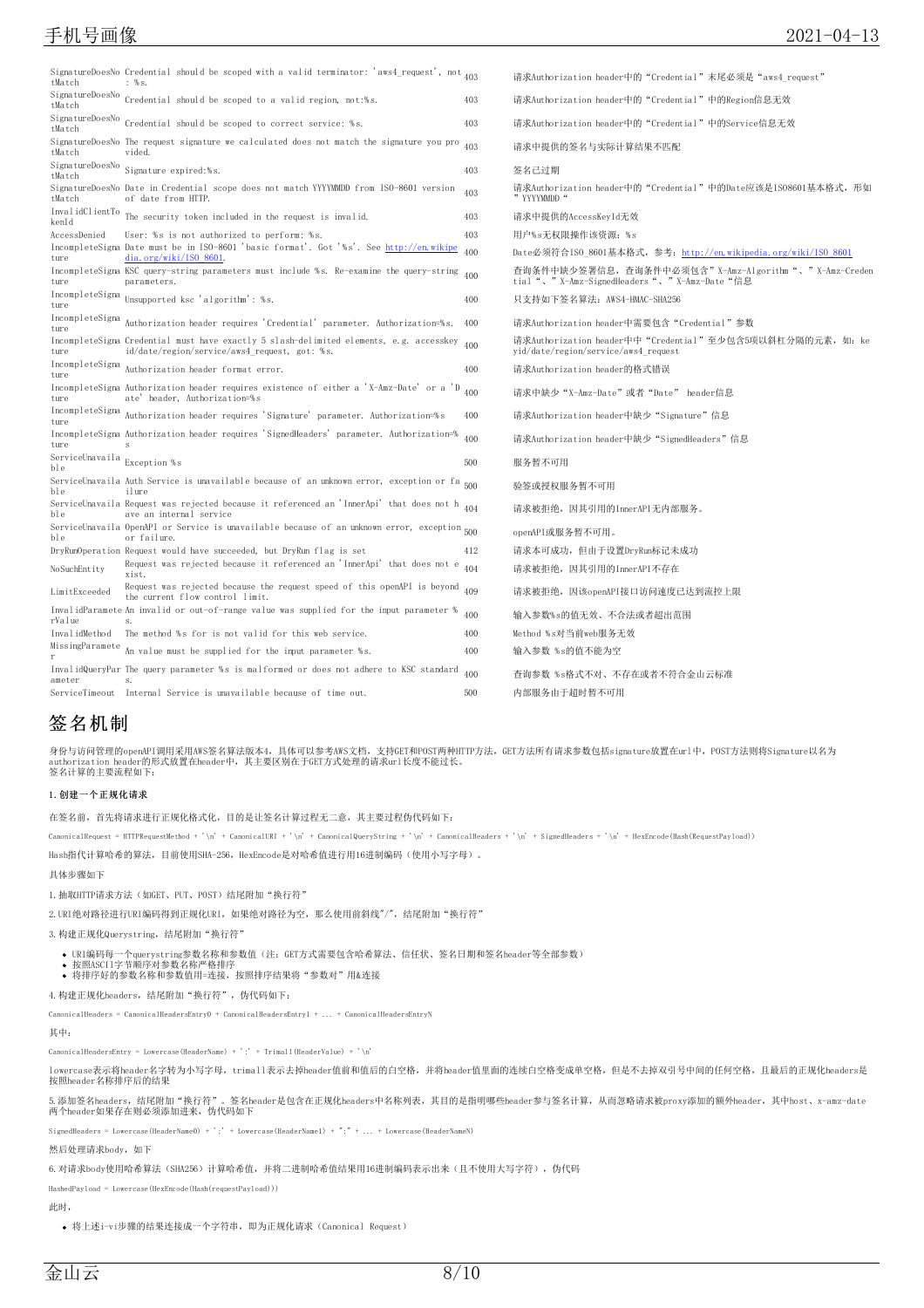将vii步的正规化请求使用vi步的哈希算法计算哈希值

#### <span id="page-8-0"></span>2.创建签名字符串

签名字符串主要包含请求以及正规化请求的元数据信息,由签名算法、请求日期、信任状和正规化请求哈希值连接组成,伪代码如下:

StringToSign = Algorithm + '\n' + RequestDate + '\n' + CredentialScope + '\n' + HashedCanonicalRequest

其中,签名算法(Algorithm)为AWS4-HMAC-SHA256,请求日期(RequestDate)格式YYYYMMDD'T'HHMMSS'Z' ,信任状(CredentialScope)格式为YYYYMMDD/region/service/aws4\_request(包括请求日期<br>(ISO 8601 基本格式)),正规化请求哈希值为上述1中第viii步的结果(注意结尾不附加"换行符");

#### <span id="page-8-1"></span>3.计算签名信息

在计算签名前,首先从私有访问密钥(secret AccessKey)派生出签名密钥(signing key),而不是直接使用私有访问密钥;之后使用签名密钥和2中计算的签名字符串来计算签名值,具体计算过程如 下

1. 生成签名密钥, 伪代码如下

kSecret = *Your KSC Secret Access Key*<br>kDate = HMAC("AWS4" + kSecret, Date)<br>kRegion = HMAC(kDate, Region)<br>kService = HMAC(kRegion, Service)<br>kSigning = HMAC(kService, "aws4\_request")

其方式是通过HMAC算法依次生成下一个HMAC的key值(第一个为私有访问密钥字符串),而data值则依次为信任状中的各项内容(日期、region、服务、结尾字符串);HMAC算法采用HMAC-SHA256,返回<br>值为哈希值二进制形式(256bit,32字节),不需要做8/16进制编码显示。

2.计算签名,伪代码如下:

signature = HexEncode(HMAC(derived-signing-key, string-to-sign))

使用HMAC-SHA256算法, 以签名密钥作为key, 签名字符串作为data计算签名, 签名后的二进制哈希值结果以16进制编码输出。

## <span id="page-8-2"></span>手机号画像

#### <span id="page-8-3"></span>PhonePortrait (手机号画像)

<span id="page-8-4"></span>Contents(内容)

<span id="page-8-5"></span>•手机号画像返回json

<span id="page-8-6"></span>•类型:string

<span id="page-8-7"></span>•是否可缺省:否

<span id="page-8-8"></span>•json内容:

#### 参数 参数名称 参数类型 あんしゃ あんしゃ あんしゃ あんしゃ あいじゅん あいじゅう 参数说明 phone\_numbe 加密手机号SHA <sub>s</sub><br>r 1 sha1加密后的手机号码 ctime 首次发现时间 datetime 该黑卡首次被发现的时间 uptime 最近活跃时间 datetime 该黑卡最近被发现的时间 risk 风险类型 int 9:【高风险】黑卡:猫池号码;5:【中风险】黑产曾经使用过的号码;2:【低风险】虚拟小号;0:【无风险】 正常号码 nocation 归属地 str 大陆精确到市;非大陆精确到国家/自治区 attribute 卡属性 int 0:实体卡:移动、联通、电信运营商卡;1:虚拟卡;虚拟运营商卡;-1:阿里小号和国外号码卡属性均为-1;(当前版本,查询的正常号码此字段的返回值均  $<sup>2</sup>$ </sup> card\_type 卡类型 int 0:普通卡 1:虚拟小号 2:VoIP网络电话 3:拦截卡 p\_name\_pric e 在xxx平台使用过的 user 用户id string 用户id

请注意: uptime、attribute、p\_name\_price字段仅在风险等级risk:9、5、2状态下有效。

# <span id="page-8-9"></span>代码示例

import requests from requests\_aws4auth import AWS4Auth import time import json import hashlib ak = 'your ak' sk = 'your sk' url = 'http://bri.api.ksyun.com' region = 'cn-shanghai-3' service = 'bri'<br>phones = ["15118376562","16573967191", "13470564531"]<br>ushal = []<br>for phone in phones: phone = str(phone) phone = hashlib.sha1(phone.encode()).hexdigest()  $\theta$  ushal. append (phone)<br>data = str (son. dumps (ushal)) data = str(json.dumps(ushal))<br>params={"Action":"CheckPhone","Version":"2019-12-18","Data":data}<br>print('请求参数:') print(params)<br>auth = AWS4Auth(ak, sk, 'cn-shanghai-3', 'bri')<br>response = requests.get(url,params=params, auth=auth)<br>print("朝应内容:')<br>print(response.text)

## <span id="page-8-10"></span>相关接口

#### <span id="page-8-11"></span>CheckPhone (手机号画像api)

#### <span id="page-8-12"></span>Request Pa rem eters (请求参数)

<span id="page-8-13"></span>Da ta

- 所要查询的手机号的哈希值
- <sub>///文量 min」<br>类型: string<br>是否可缺省: 否</sub>
- 
- 是否可缺省:否<br>说明:请求字符串为json序列化之后的字符串;支持境外手机号码

请求字符串示例:

'["ebe16d1826e6095c36d4c2ec325b5b178c5d3968", "4413d42b546156c7f100a95180a2bc0844c7b8fd", "716efa8e88fce982645f3104b7c37aef3679a0f5"]'

#### <span id="page-8-14"></span>Respo nse El im ents (响应内容)